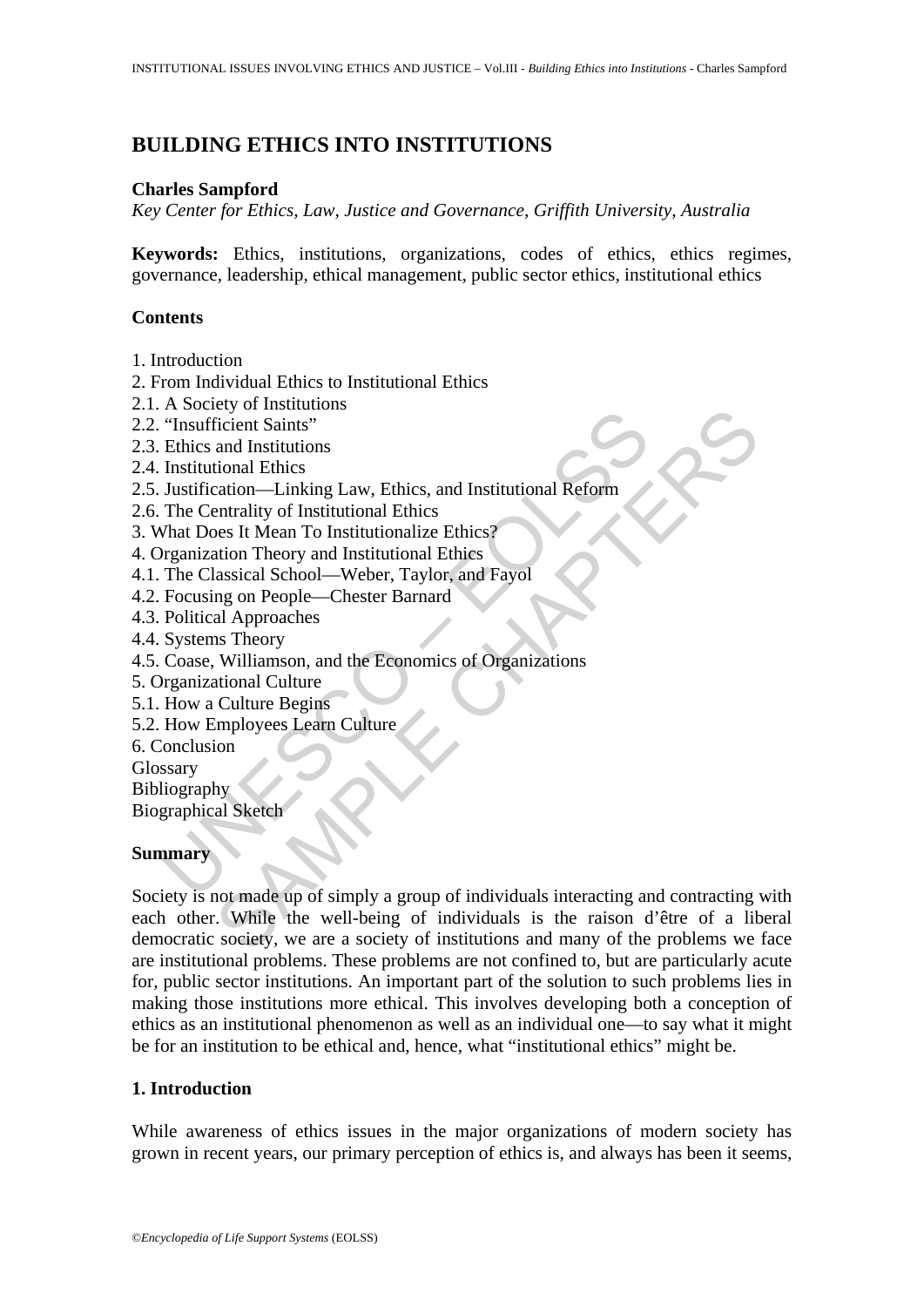centered on individuals. Both the questions we ask about ethics and the answers we propose are essentially individual. If it could be encapsulated in a single statement, we could say reasonably that for most people ethics attempts to answer the question "How should I live my life." Even if asked in the plural "How should we live our lives" it is most often seen as a question for human beings about how each of us should live our lives rather than about how we live as groups.

The solutions to ethical problems are generally expressed as rules, maxims, and guides or, in organizational contexts, as codes. These codes may be backed by legislation enforcing or criminalizing the most serious breaches, and may define a person's conduct in either of two ways. Aspirational codes define how individuals should live and/or work together, according to ideal standards that they ought to strive toward. Punitive codes, on the other hand, define actions and activities that ought to be avoided. The exhortations to the former or the sanctions against the latter are expected to be internalized by ethical individuals.

ortations to the former or the sanctions against the latter and<br>integralized by ethical individuals.<br>
emphasis on individuals and ignoring of institutions is a feature<br>
or ethics with few exceptions. The root of the proble The emphasis on individuals and ignoring of institutions is a feature of work on public sector ethics with few exceptions. The root of the problem lies in the first major American contribution to public sector ethics, Stephen Bailey's influential 1964 essay "Ethics in the public service." Bailey's choice of emphasis, the individual administrator, greatly influenced the path of public ethics. This focus tends to detract from the organizational context in which administrators exercise discretion and generate value paths for others in the group.

This overemphasis on individual ethics is common to all areas of applied ethics. Initially, the field of inquiry called applied ethics was developed in the United States, where, arguably, individualist approaches have always been dominant. While ethicists with an interest in the public sector might be expected to be more sensitive to the institutional dimensions of their subject, public sector ethicists at that time merely followed the same paths as their colleagues by continuing to focus on individuals.

is to the former or the sanctions against the latter are expected to by ethical individuals.<br>
sis on individuals and ignoring of institutions is a feature of work on puss with few exceptions. The root of the problem lies i This tendency toward an individualist analysis has been reinforced by much contemporary ideology, both in seeing society as an amalgamation of individuals and in emphasizing individual responsibility in many areas of law (in the care of dependents, in contractual and tortious liability, and in criminal responsibility). The individualist approach is also seen in the predictable responses to social problems and institutional corruption. Blame is commonly directed towards individual perpetrators, encouraging a scapegoat mentality whose purpose is to address public demands that justice be done. This betrays an assumption that responsibility for wrongdoing lies in particular individuals who behaved foolishly, illegally, and/or unethically. The problem is perceived as a flaw in individual conduct and the solutions in terms of ethical standard setting or legal regulation that describes the conduct to be avoided and prescribes sanctions for those who do not take heed.

In this article, I argue that society is not made up simply of a group of individuals interacting and contracting with each other. While continuing to emphasize that the well-being of individuals is (or should be) the raison d'être of a liberal democratic society, I argue that we are nevertheless a society of institutions and many of the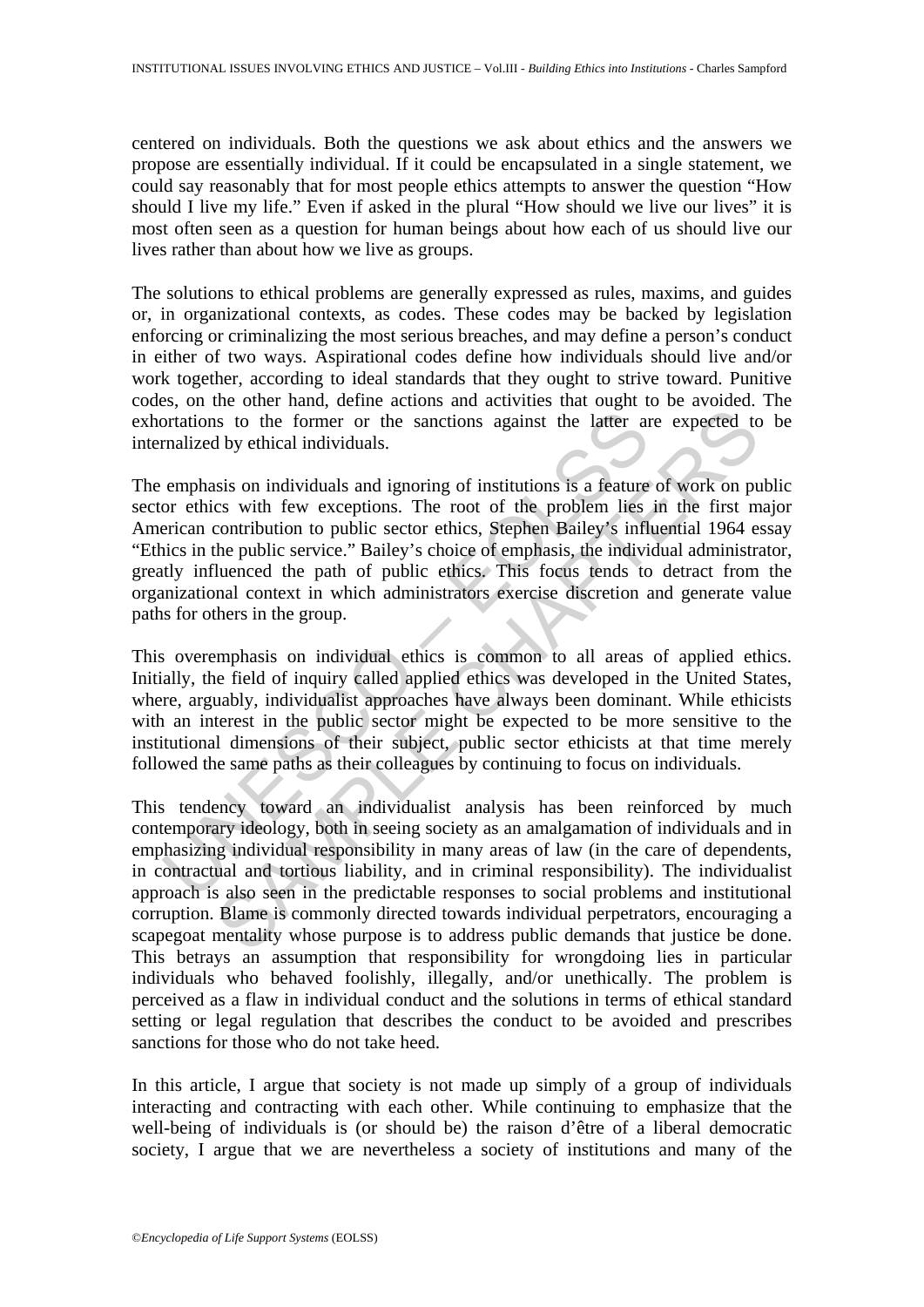problems we face are institutional problems. These problems are not confined to, but are particularly acute for, public sector institutions. An important part of the solution to such problems lies in making those institutions more ethical. This involves developing both a conception of ethics as an institutional phenomenon and an individual one—to say what it might be for an institution to be ethical and hence what institutional ethics might be. Section three, therefore, discusses what it means to institutionalize ethics—to build ethics into an institution.

This emphasis on institutions requires some background explication of the nature of organizations. Section four provides the main body of the article, and discusses how our conception of what an organization or institution is makes a huge difference to how we address ethical problems within them. However, rather than choosing a particular organizational theory as a foundation for discussion, each theory provides some insight that contributes to the overall perception of ethics in organizations. The role of organizational culture is also discussed in this section, and it is observed how much a culture affects the ability of an ethics regime to do its work. Section five discusses how successful legal codes are in sustaining and supporting institutional values as part of the organizational culture, and, finally, section six provides some tentative conclusions about the direction in which institutions must proceed if they are to create the kind of organizational environment that is capable of sustaining an ethics regime.

# **2. From Individual Ethics to Institutional Ethics**

### **2.1. A Society of Institutions**

contributes to the overall perception of ethics in organizational culture is also discussed in this section, and it is observe affects the ability of an ethics regime to do its work. Section essful legal codes are in susta butes to the overall perception of ethics in organizations. The rolonal culture is also discussed in this section, and it is observed how muctive the ability of an ethics regime to do tis work. Section five discusses the a The centrality of individuals in our ideas about society and ethics may seem understandable in the light of liberal ideas about the importance of individuals and their rights forged during the Enlightenment that now dominate contemporary economic, political, and moral debate. They can be found in Locke and his conception of society and polity as the creation of free individuals contracting with one another to create institutions entrusted with the advancement of their welfare. They are found in the American Declaration of Independence in the creation of new institutions where old ones had breached the people's trust, or merely failed to generate continued support. They are found in the liberal ideal of a market of freely contracting individuals. They are also found in the idea of individual rights, in the utilitarian concern for individual welfare, and in the concern for autonomy. While principally guided by the Enlightenment, such individualist ideas are grounded in much earlier Christian principles of individual moral responsibility, not to mention Reformation beliefs concerning the relationship between individuals and their God.

However, if we take one step back this conception seems odd. Human beings are social animals, descended from social primates without interruption. In other words, human beings have always lived in social groupings but those social groupings have been changed, added to, and given organized form by deliberate action. The resulting organizations and institutions often turned out contrary to the intentions of those who created them, due to unintended consequences and attempts by others to reinterpret, reform, or simply capture them. Institutions grew and prospered to the point where they began to be consciously created, because people began to recognize that pooling the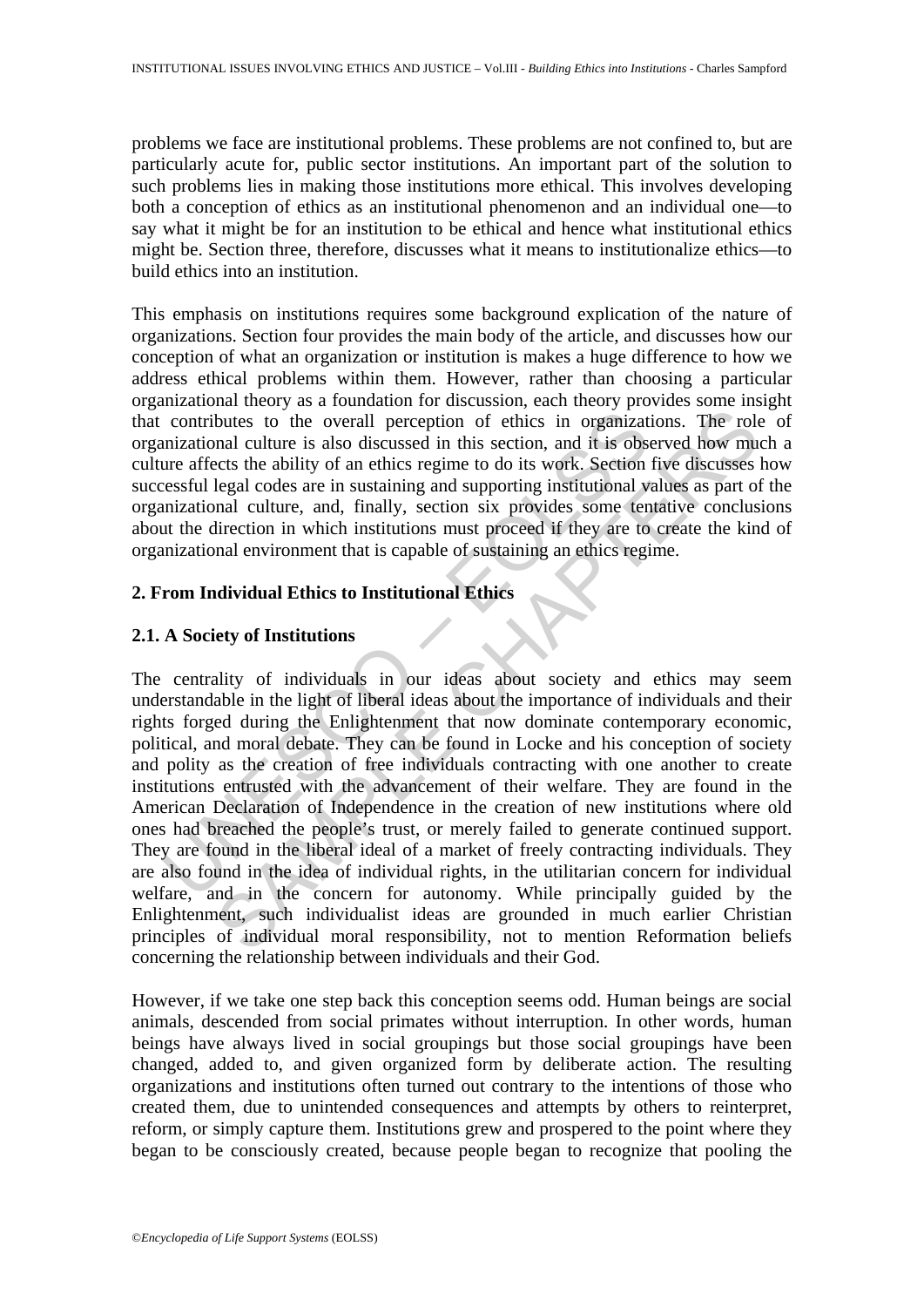skills, knowledge, and power of various individuals often allows more to be achieved than through individual efforts. This much has been obvious from the collective survival techniques of our hunter gatherer forbears, to the observations of Ronald Coase, whose theory of the firm postulated that business organizations ought to be created where it is more efficient to organize work than contract for it.

Organizations and institutions have made the progress of human society possible harnessing both the creativeness of individuals and the enormous power of their cooperative ventures. However, the power of institutions can be turned to diverse ends, unworthy as well as worthy. Any organization may attract entryists who could use that power in new and different ways and for new and different ends. To some extent, this is a weakness, limiting the effectiveness of the institution. However, it can also be seen as a source of potential strength. The different ends to which an institution may be turned provide the life, the dynamism of the institution. They make it possible to outgrow the limited and frequently misguided vision (if any) of those who established them. The problem is that institutions may attract those who wish to exercise power purely for their own good, or in pursuit of ideas that are abhorrent to most individuals. Thus, institutions not only make human development, indeed history itself, possible; they also provide the darkest hours of that history. They have oppressed members as well as outsiders and forced them to serve the ends of those who control those institutions.

ide the life, the dynamism of the institution. They make it possited and frequently misguided vision (if any) of those who establem is that institutions may attract those who wish to exercise r own good, or in pursuit of i Fig. the dynamism of the institution. They make it possible to outgrow<br>I frequently misguided vision (if any) of those who established them,<br>that institutions may attract those who wish to excrete power purely<br>good, or in The Enlightenment challenged such notions—emphasizing, celebrating, and justifying the role of the individual in law, politics, and economics. In economics, Enlightenment philosophers such as Adam Smith highlighted the potential of markets to increase human well-being by allowing individuals to trade to their own advantage. In law, they gave us the concept of human rights, as well as the notion of the rule of law, where laws would be predictable and allow conscientious citizens legal space in which to play out the game of life. In politics, they emphasized individual sovereignty. In ethics, Bentham saw the only criterion for judging action in the extent to which it maximized the pleasures and minimized the pains of individual human beings. Kant's criterion was whether the action could be the subject of a universal rule that could be adopted by all individuals. Rawls built on these various conceptions by seeing each as different means of demonstrating "equal concern and respect" for individual human beings. For Rawls, society and state were the result of a contract between individual citizens for their benefit, forming institutions that could be discarded by citizens if they did not subsequently fulfill their *telos*. In all cases, institutions were to serve individuals rather than individuals to serve institutions.

The individualism of these ideals has been given even greater prominence in the English-speaking world with the political triumphs of Margaret Thatcher and Ronald Reagan. However, the revival of these ideas in their strongest and possibly least sophisticated forms has not improved the life of ordinary citizens in English-speaking countries, many of which have been spoiled by market fetishism. The reason is that the strength of these ideals also constitutes their greatest weakness. Individuals may be the point of, the justification for, the raison d'être of human society, but society cannot be described or understood merely in terms of individuals. Despite all the rhetoric, we live our lives largely in (and, to a significant extent, through) the institutions in which we grow up, work, play, and procreate. They are what made human progress possible and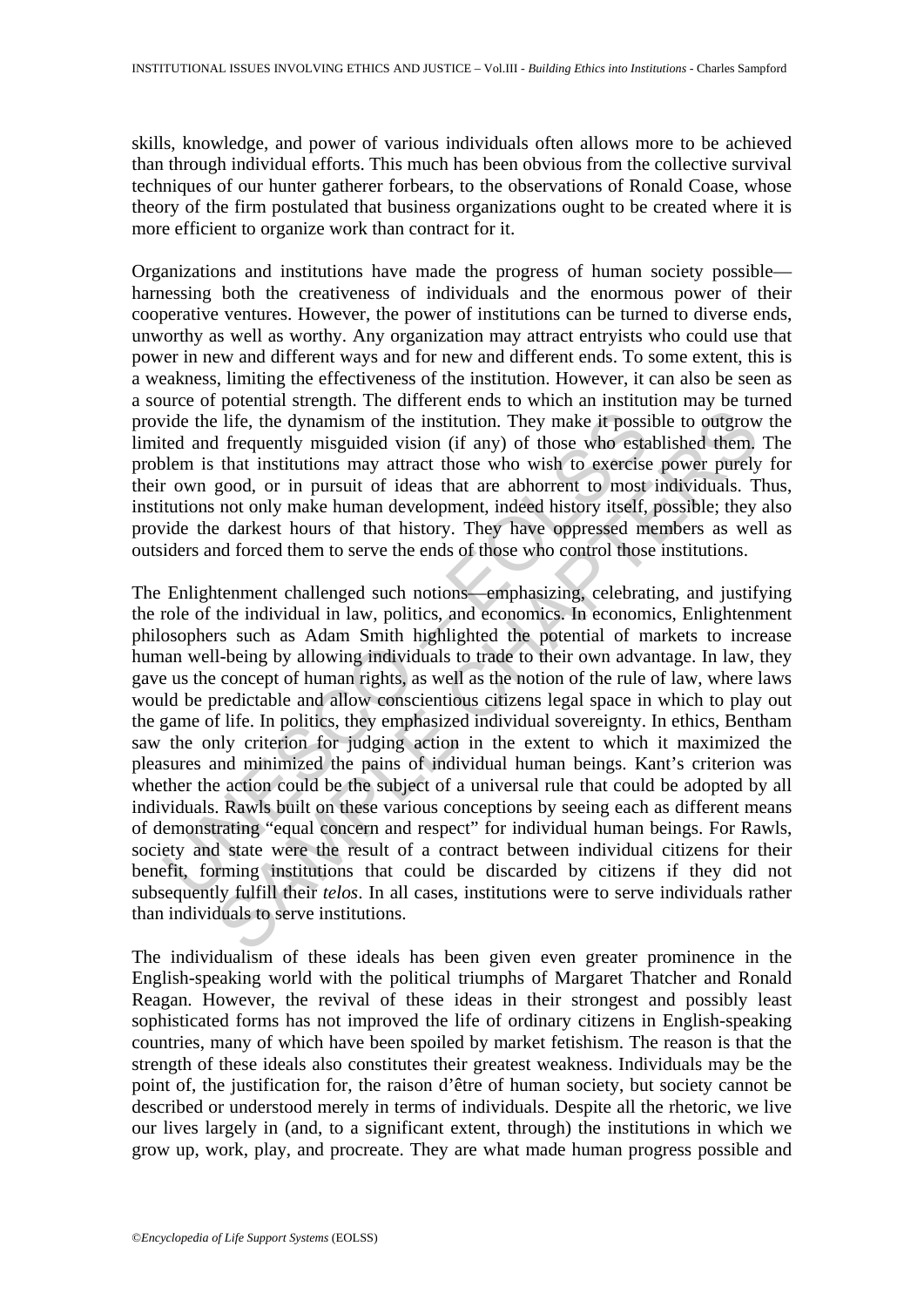provide the social life that is essential to our natures as social beings. Institutions continue to dominate virtually every area of social life and simultaneously sustain and infuriate us by providing the best and the worst experiences of our daily lives. The problems, and the opportunities, of modern life are provided by institutions. Indeed, modern life as we know it is possible only with institutions. So there is no point in idealizing about a society of individuals. We cannot ignore our social nature, the benefits that social interaction can bring, or the evils that it can generate. We must reform our institutions and make them work. Our goal must be to avoid the harm while seizing the benefits that only institutions can provide—making institutions operate to enhance rather than diminish the lives of the individuals they are supposed to serve. This is true of the institutions of government, business, religion, and family.

arding individuals. The message is that the institutions through<br>a sa social beings should be justified to the extent they serve ter than the social beings being subordinated to them. The poi<br>tutions to live up to their pr individuals. The message is that the institutions through which we live<br>icial beings should be justified to the extent they serve those social be<br>to the social beings being subordinated to them. The point is to try to<br>to l The Enlightenment message is misread if it is seen as atomizing society into selfregarding individuals. The message is that the institutions through which we live our lives as social beings should be justified to the extent they serve those social beings rather than the social beings being subordinated to them. The point is to try to get institutions to live up to their promise rather than down to their evil possibilities. In order to do this we must consider the values that our institutions should aim to achieve and the means for making it more likely that they will do so Because of the centrality to our society of institutions, we must be wary of purely individualistic explanations. As indicated earlier, there is a tendency to see ethical problems in terms of the failings of individuals and to look for solutions in either legal regulation that applies sanctions to wrongdoers or ethical standard setting to show individuals the way. However, in a society of institutions, the problems are often rooted in those institutions in which we work. They may throw up ethical dilemmas or ethical temptations, they may generate cultures supportive of unethical behavior, or the structures of incentives and disincentives may unintentionally favor unethical behavior.

### **2.2. "Insufficient Saints"**

This is not to blame institutions for the failings of individuals in order to excuse them for not taking responsibility for their own actions. As will be seen later, individuals have a very important role in any ethics regime designed to improve the ethical standards of an institution. However, blaming the individuals is a far greater cop out because it denies that we need to do something about the institutional causes. Even if ethics is seen purely in terms of what individuals should do, institutions are important because they provide ethical tests and temptations for individuals to address. The more such ethical challenges are overcome, the more ethical the individuals and the greater the credit for having withstood those challenges. Indeed, it might even be thought that high standards of ethics could be established only by continually addressing and meeting ethical challenges. (Accordingly, we admit that the reform of institutions to reduce the ethical challenges provided by the ethical dilemmas and temptations they generate would produce fewer saints.)

There are insufficient saints to run a modern bureaucracy. Saints are in short supply and we have better uses for them elsewhere. It is better to design institutions that do not require saints to run them. It is better to develop virtuous institutions where conformists can be virtuous than evil institutions where only saints will be virtuous. Indeed, I have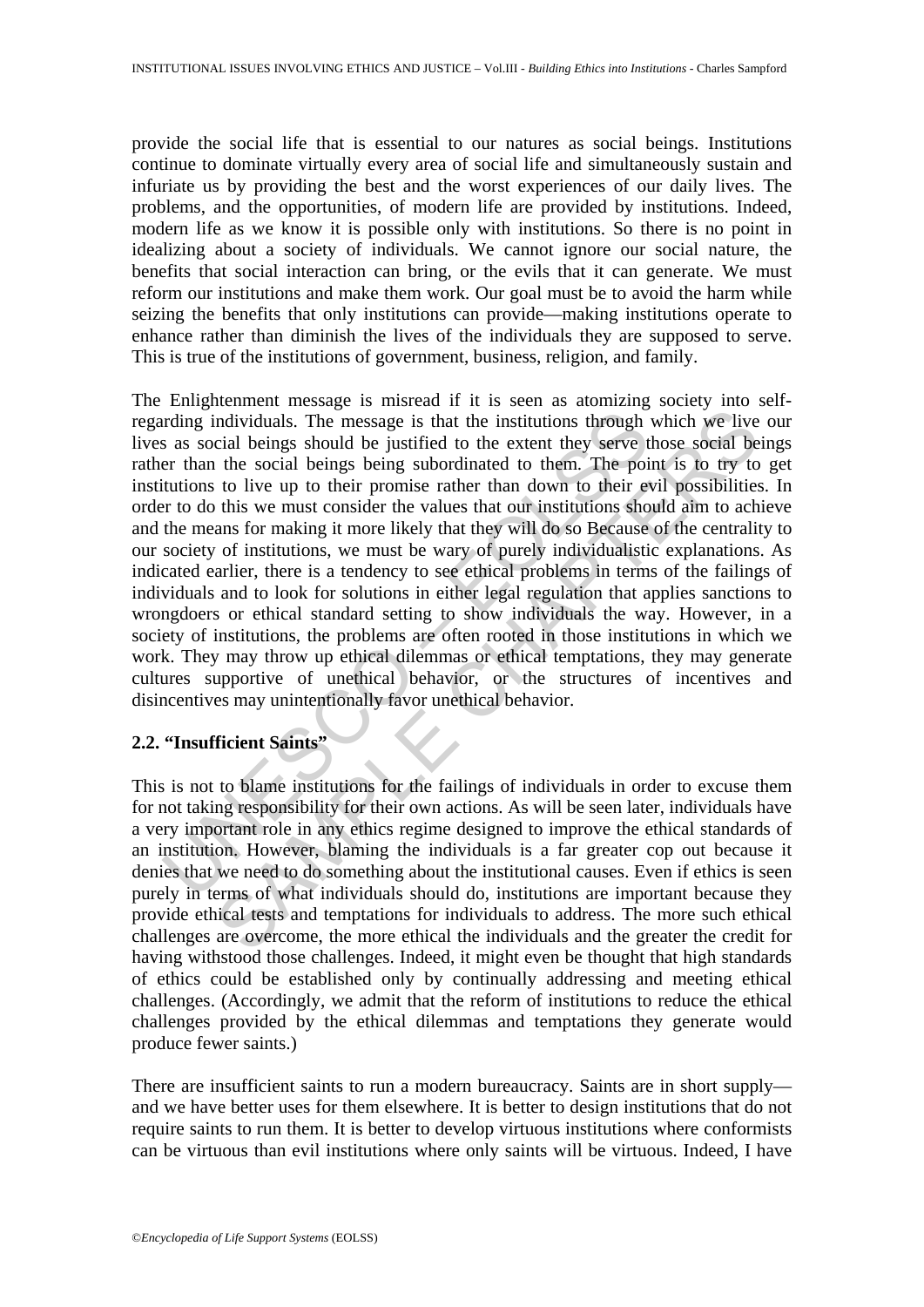previously emphasized the importance of institutional failings in generating ethical crises and that the solution to problems of individual conduct requires a coordinated approach to ethical standard setting, legal regulation, and institutional design.

### **2.3. Ethics and Institutions**

The institutional basis of our society, and the institutional causes of many problems that we see as ethical, introduces two very important dimensions to ethics. First, ethics is at least in part about institutions and it is therefore vital that we recognize and promote institutional ethics. Second, to improve the ethics of institutions, ethics has to be built into them—ethics has to be institutionalized. The rest of this article will be spent in exploring the possibilities generated by these two ideas.

### **2.4. Institutional Ethics**

Institutional Ethics<br>mproving conduct is about institutions as well as about indivi<br>re of institutional ethics? In what sense are institutions ethical<br>c values and principles of institutional ethics? There are many v<br>e. c. **and Ethics**<br>and conduct is about institutions as well as about individuals, what is<br>nstitutional ethics? In what sense are institutions ethical and what are<br>s and principles of institutional ethics? There are many ways of If improving conduct is about institutions as well as about individuals, what is the nature of institutional ethics? In what sense are institutions ethical and what are the basic values and principles of institutional ethics? There are many ways of conceiving ethics. But, as we have seen, one of the most attractive and all encompassing sees it as our attempts to answer questions like "How should I live my life?" and "What am I good for?" Institutional ethics may be seen as asking similar questions about institutions. This should not seem too much of a surprise. If we want to consider how we live our lives as humans, ethics is as much about how institutions operate as it is about individuals. Indeed, it may even be valid to say that it is first and foremost about institutions. Many of the traditional problems of ethics concern social cooperation and can be played out only in the organizations through which social cooperation is pursued. Thus to some extent, considering questions about institutional ethics involves a reinterpretation of questions of social cooperation and interaction arising within individual ethics.

Of course, the questions change character when asked about an institution. The answers are different, too—about the way we should live our lives within institutions, and how we should collectively act within them. In one sense, the institution is, itself, an answer to an ethical question about how we should live our lives as social beings seeking to form groups that further our ethical flourishing. Many institutions may not have been created as conscious answers to ethical questions. They were created, or merely grew up, in response to other questions, challenges and/or opportunities that presented themselves. These questions, challenges, and opportunities may well have had an ethical dimension—or at least be capable of reinterpretation as ethical questions about the way we should live our lives as social beings in cooperation with each other. But whatever the origins of institutions, the Enlightenment has posed an ethical question about whether they serve the people of the community or communities where they operate and whom they supposedly serve. If institutions are to serve individuals rather than the other way around, then the institutions must justify their continued existence in terms of the way they serve human flourishing inside as well as outside the relevant communities.

We are not unused to justifying public-sector institutions. Indeed, demands for such justification are incessant in the climate of deregulation, corporatization, privatization,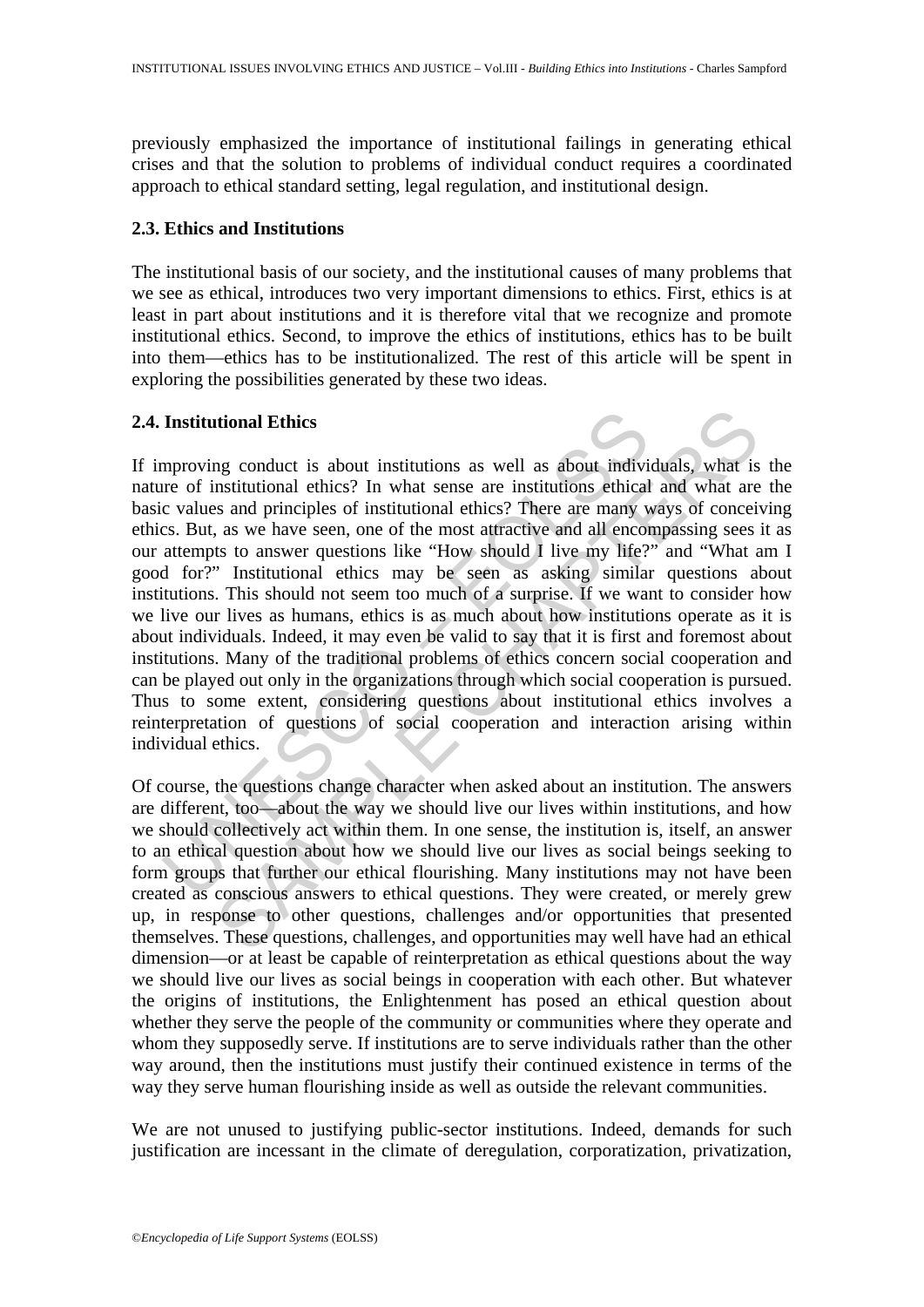and libertarian animosity towards the state. While much of the rhetoric can and should be rejected (not least for its hypocrisy in failing to deal with the threats of so-called private-sector institutions whose growing power can be at least as great a threat to individual flourishing as the shrinking organs of the state), there should be no reluctance to justify the public-sector institutions in which we work. If we do not believe that their existence is justified by the way they serve human flourishing of individual citizens then we have no business retaining our positions. Most of us believe in the value of what we are doing (or at least trying to do) and are more than prepared to justify it. As argued elsewhere, those justifications can provide the answer to the core ethical question about the institution and the core values of the institution's ethics (see *Institutional Ethics*).

### **2.5. Justification—Linking Law, Ethics, and Institutional Reform**

as been argued that improving the conduct of public servants and lic sector agencies requires a combination of ethical stand<br>alation, and institutional reform—each of which is occasionally<br>duct and performance but each of argued that improving the conduct of public servants and the performanctor agencies requires a combination of ethical standard setting, 1 and institutional reform-each of which is ocasiomally used to impurded performance b It has been argued that improving the conduct of public servants and the performance of public sector agencies requires a combination of ethical standard setting, legal regulation, and institutional reform—each of which is occasionally used to improve conduct and performance but each of which is likely to fail if not supported by the others. Further, the justification of the institution provides a vital link that allows the coordination of the three so that they are mutually supportive rather than contradictory. First, the justification of the institution provides the basis for the legislation and regulation that is to apply to the institution. It also provides a clear purpose that can assist in the interpretation of that law. Secondly, the justification provides the normative basis for the institution's ethics—the values to be served by our conduct. It sets out the positive standards by which administrators should judge themselves and be judged by their peers, standards that can serve to indicate why certain kinds of activity are unethical. Finally, the justification provides a standard for criticism and redesigning our government institutions. The justification does not merely tell us to aim for efficiency but the ends to be achieved efficiently. Making government organizations live up to that justification provides the key challenge for modern public-sector management.

# **2.6. The Centrality of Institutional Ethics**

So conceived, institutional ethics is not a peripheral matter but goes to the heart of an institution. Institutional ethics conceived as "how we live our social lives within this institution" or the "justification for our institutional existence" is hardly the marginal or peripheral affair it seems to become. Ethics must be incorporated into government and our thinking. People should think ethically rather than merely instrumentally. This is not so far from what we do. It is just not as explicit. We are probably ethical in most of what we do because we do try to avoid cognitive dissonance. However, we separate it and the dangers are of serious clashes.

We already argue in terms of values—either economic ones or policy promises. Some explicitly link to an ideal about the purposes of government. How something is presented may be seen as a matter for advertising agencies. However, there have been some astonishing failures by the cynics. Policy would be better if linked consciously to the purposes of government that you have identified in your justification for seeking election. I would be very surprised if it did not help sell the policies.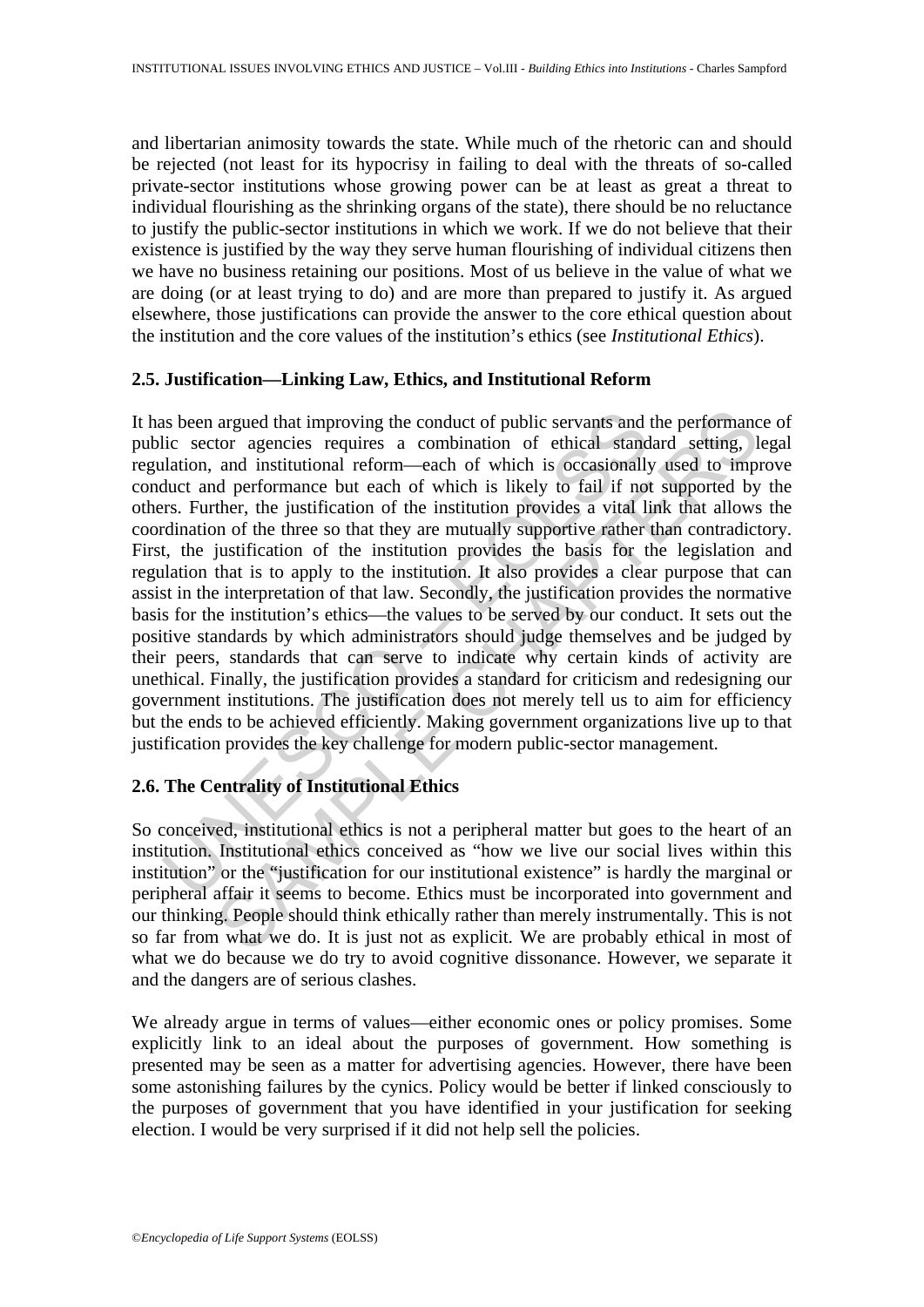There will be tensions between the various values justifying government—even those that are pushed by a single party in an election. This could be seen as a way out for governments to be able to use ethics to talk their game. However, it will help all to locate proposed action within their own value set and those projected to the public. If it is sincere it will not appear pious posturing and sophistry but an act of integrity.

Ethics so conceived cannot be introduced as an afterthought. It must be built into the operations and decision making of the institution—what we call institutionalized. Ethics must be part of decision making rather than a side constraint to be considered afterwards. Yet in most organizations, key decisions about policy, structure, etc. are made and then potential ethical issues are considered. This is a recipe for marginalization and ethical minimalization as ethical precepts will inevitably be reinterpreted to permit the decision that has already been taken. The means by which ethics may be institutionalized is the subject of the rest of this article.

# Example institutionalized is the subject of the rest of this article.<br>
TO ACCESS ALL THE 21 PAGES OF THIS CHA<br>
Visit: http://www.eolss.net/Eolss-sampleAllChapte<br>
ography<br>
iography<br>
bigy S. (1964). Ethics in the public serv TO ACCESS ALL THE **21 PAGES** OF THIS CHAPTER, Visit: http://www.eolss.net/Eolss-sampleAllChapter.aspx

### **Bibliography**

- - -

Bailey S. (1964). Ethics in the public service. *Public Administration Review* **24**, 234. [Bailey emphasized the individual administrator.]

Katz D. and Kahn R. (1966). *The Social Psychology of Organizations*, 498 pp. New York: Wiley. [In this book, Katz and Kahn took an open systems approach to organizations.]

Luthans F., comp. (1977). *Contemporary Readings in Organizational Behavior*, 2nd ed., 424 pp. New York: McGraw-Hill. [This is a good collection of readings from the time.]

Pugh D.S., ed. (1984). *Organization Theory: Selected Readings*, 2nd ed., new ed., 447 pp. Harmondsworth, U.K.: Penguin. [This is another excellent collection of readings.]

Let in the subject of the rest of this article.<br>
Se institutionalized is the subject of the rest of this article.<br>
Se institutionalized is the subject of the rest of this article.<br>
SAMPLE C[HAPT](https://www.eolss.net/ebooklib/sc_cart.aspx?File=E1-37-05-04)ER,<br>
Visit: http://www.eolss. Robbins S.P. and Barnwell N. (1994). *Organisation Theory in Australia*, 2nd ed., 513 pp. New York: Prentice Hall. [Robbins and Barnwell set out their cultural approach to organization theory in this volume.]

Robbins S.P. and Barnwell N. (1998). *Organisation Theory: Concepts and Cases*, 517 pp. New York: Prentice Hall. [This is a very useful text and casebook in organization theory.]

Sampford C. (1994). Institutionalising public sector ethics. *Ethics for the Public Sector: Education and Training* (ed. N. Preston), pp. 14–34. Sydney: Federation Press. [This essay sets out the author's approach to public sector ethics and applies a general approach to implementing values based reform in the public sector.]

Sampford C. (1994). Law, ethics and institutional design: finding philosophy, displacing ideology. *Griffith Law Review* 3(1), 1–38. [This essay sets out a theory about theories and argues that most longrunning theories offer important insights and that we should seek to synthesize those insights rather than reject theories because those insights have been oversold.]